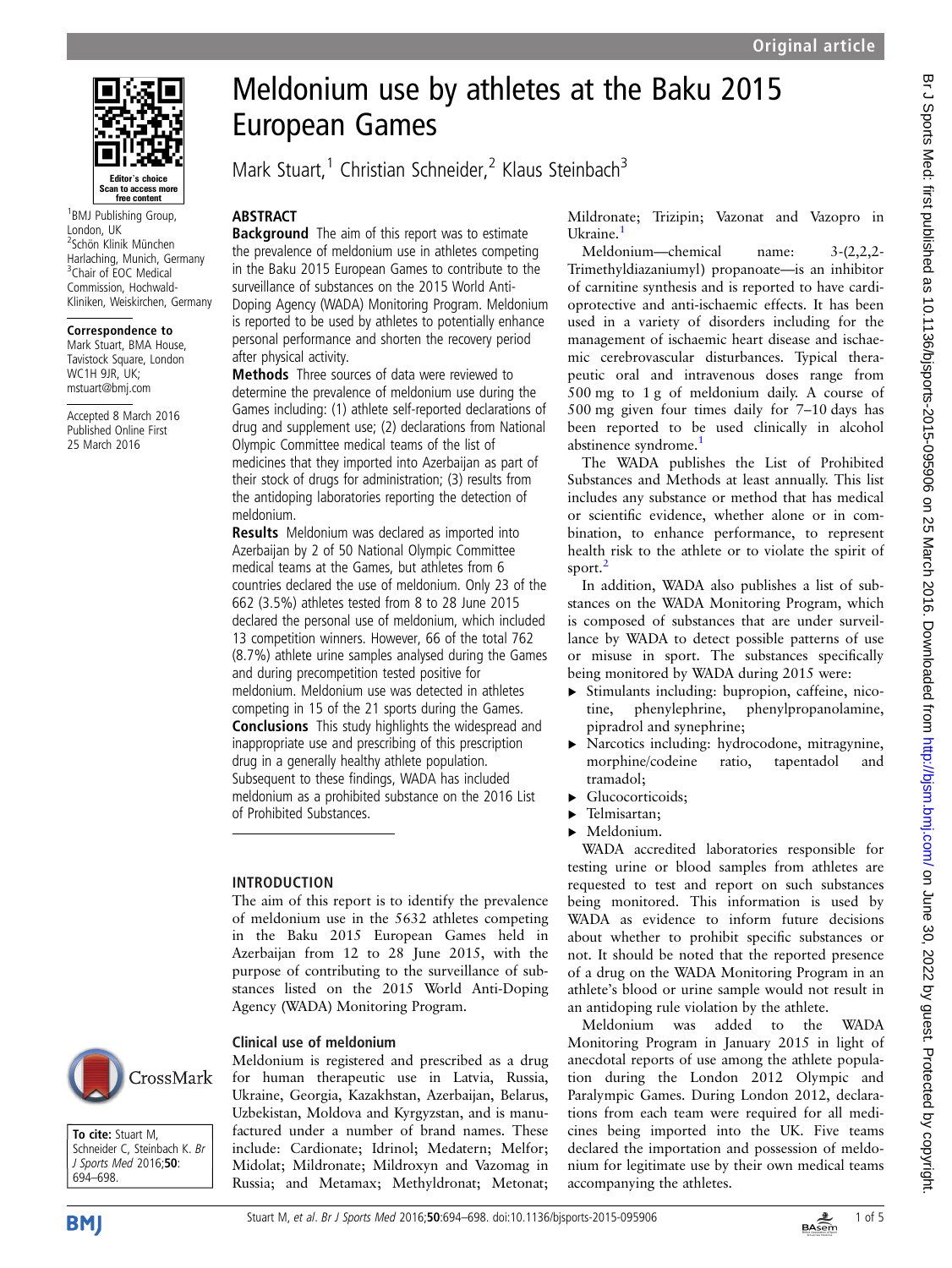#### METHODS

Three sources of data were reviewed by the EOC Medical and Anti-Doping Commission to determine the prevalence of meldonium use during the Baku 2015 European Games.

#### Self-reported meldonium use on doping control forms

At the time of providing a urine or blood sample at a doping control station, all athletes were asked to declare any medications or nutritional supplements taken during the previous 7 days. Athletes were also asked to sign to indicate that the samples could be used anonymously for antidoping research purposes.

Members of the European Olympic Committees (EOC) Medical and Anti-Doping Commission present in Baku during the Games undertook a review of the doping control forms and recorded the self-reported declarations made by the athletes.

#### Declaration of meldonium as medical team stock

Each country's National Olympic Committee (NOC) participating in the Games was required to submit a declaration to the Baku 2015 Games Medical Services of all medicine supplies being imported into Azerbaijan for use by their own medical teams during the time of the Games. These declarations were reviewed for self-reported meldonium stock, which the teams were carrying for the purpose of administration to members of their team.

## Laboratory detection of meldonium in doping control samples

Two WADA accredited laboratories were used to analyse urine and blood samples during the Games. These were located in Moscow, Russia, and in Seibersdorf, Austria. Sample testing was split between the two laboratories, based on a preplanned agreement related to specific sports.

Both WADA accredited laboratories screened all urine samples specifically for the presence of meldonium. These data were provided directly to WADA as part of the Monitoring Program surveillance.

## RESULTS

## Self-declaration of meldonium

There were a total of 864 tests, which included 762 urine and 102 blood tests from 46 of the 50 participating NOCs, undertaken by the Baku 2015 Anti-Doping Services. Of these, 662 (297 female/365 male) were undertaken from 8 to 28 June 2015, and the rest were undertaken as pregames testing in the month prior to the Games.

Of all Baku 2015 Doping Control Forms reviewed from 8 to 28 June 2015, 525 of 662 (80%) had a self-reported declaration by the athlete for either a medication or nutritional supplement.

A total of 23 of the 662 (3.5%) athletes tested from 8 to 28 June declared the personal use of meldonium at the time of the Games.

There were 13 competition winners who declared taking meldonium:

- ▸ Six of these athletes won either a gold medal or first place in the competition;
- ▸ Five of these athletes won a silver medal or came second place;
- ▸ Two of these athletes won a bronze medal or came third place.

Athletes declaring meldonium use were competing in one of the following sports: taekwondo, wrestling, diving, swimming,

road cycling, athletics (long distance running and high jump), fencing, boxing, gymnastics, volleyball and canoe-sprint.

## Laboratory detection of meldonium

A summary of findings from both, the Moscow and Seibersdorf laboratories, relating to substances on the 2015 WADA Monitoring Program are provided below. Only the data for meldonium are discussed in this report.

## Combined laboratory data

- ▸ Of 762 urine samples analysed, 66 cases of meldonium were reported (8.7%).
- ▸ Both laboratories reported meldonium >100 ng/mL; the Moscow laboratory provided estimated concentrations in the range of  $0.7-273 \mu g/mL$ ; estimated concentrations were not available for the Seibersdorf laboratory.

#### Moscow laboratory data

Four hundred and fifty urine samples were analysed and 48 meldonium cases reported.

## Seibersdorf laboratory data

Three hundred and twelve urine samples were tested and 18 meldonium cases reported.

## Comparison of self-reported versus laboratory-detected meldonium

The table below presents the comparison of self-reported declared use by athletes versus the laboratory detection in individual samples by sport [\(table 1](#page-2-0)).

## Importation of medicines by NOC teams

Of the 50 NOCs represented at the Games, the importation of meldonium into Azerbaijan was declared to the Games Medical Services by 2 NOCs as stock for potential issue or administration by their team doctors.

- ▸ One country declared: 20 ampoules of meldonium 500 mg solution for injection
- ▸ One country declared: 120 tablets of meldonium 250 mg

However, athletes from six different countries declared the use of the drug on the doping control forms. There are three possible reasons for this:

- 1. The athletes had personal supplies of meldonium, which was not required to be declared at the time of importation;
- 2. The NOC medical staff members were unaware that one or more of their athletes were taking meldonium;
- 3. The NOC failed to declare this drug as being imported.

# DISCUSSION

## Estimate of prevalence of meldonium use

Meldonium use was detected across athletes competing in 15 of the 21 (71.4%) sports staged during the Games. The sample of 662 athletes tested represented a cross-selection of athletes from 46 of the 50 (92%) NOC's participating.

There was significant under-reporting of the use of this drug by athletes in most sports. Only 23 (3.0%) of the 662 athletes tested self-reported taking the drug, compared to 66 (8.7%) athletes who actually tested positive for meldonium. Of the 66 (65%) athletes who tested positive for meldonium, 43 did not declare taking the drug in the past 7 days. This clearly indicates significantly more widespread use of this drug than was openly declared by athletes at the Games.

Owing to the blinding of personal and demographic details prior to sending the samples to the laboratories, it is not known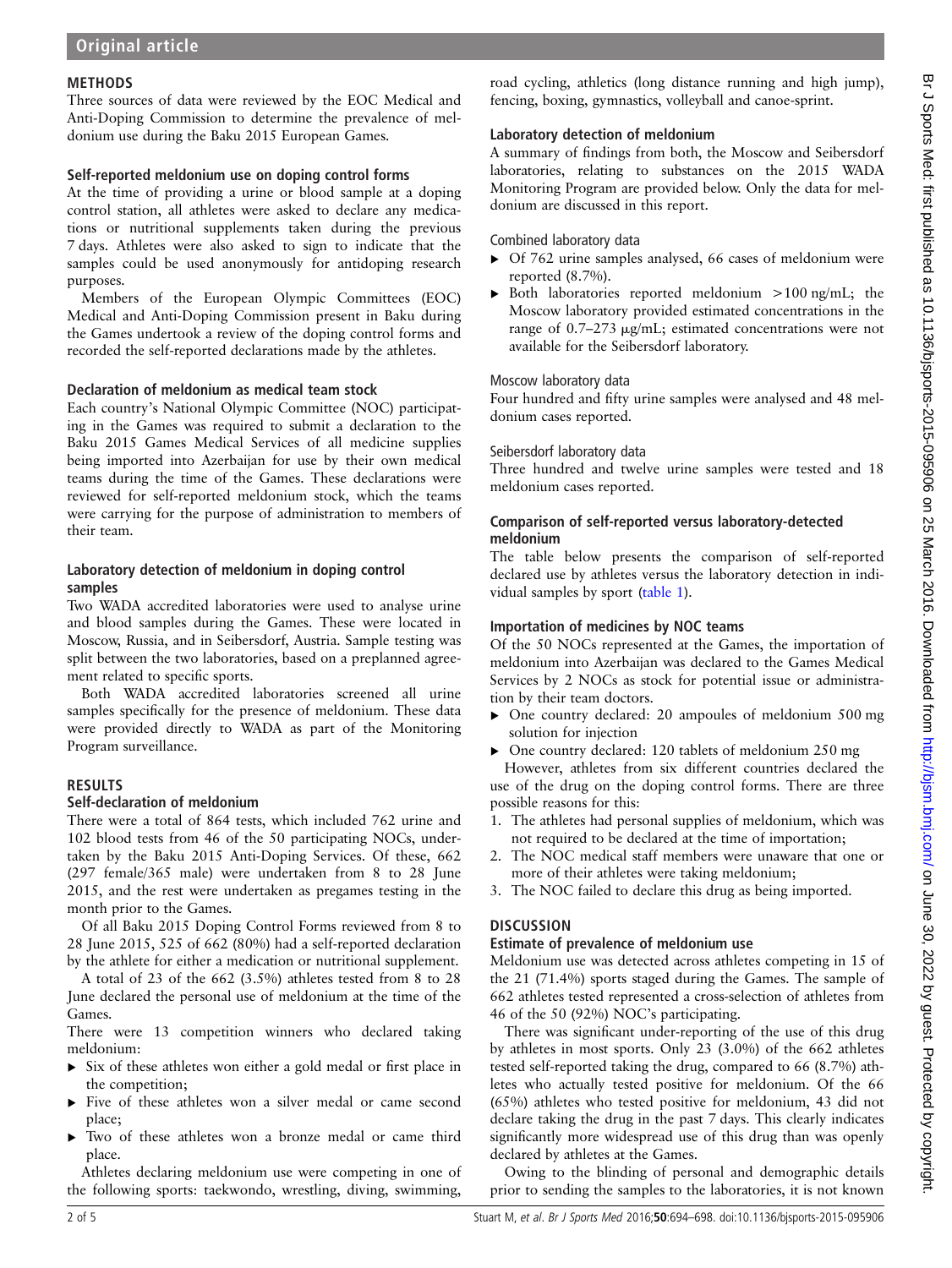|                     | <b>Number of urine</b><br>samples (includes<br>precompetition testing) | <b>Meldonium</b><br>$>100$ ng/mL | Percentage of samples<br>positive for meldonium | Use declared by<br>athlete (from 8 to<br>28 June 2015 only) | Percentage declared by<br>athlete (from 8 to 28 June<br>2015 only) |
|---------------------|------------------------------------------------------------------------|----------------------------------|-------------------------------------------------|-------------------------------------------------------------|--------------------------------------------------------------------|
| Aquatics            | 137                                                                    | 9                                | 6.6                                             | $\overline{2}$                                              | 1.5                                                                |
| Archery             | 11                                                                     |                                  | 9                                               | N                                                           | 0                                                                  |
| <b>Athletics</b>    | 40                                                                     |                                  | 7.5                                             |                                                             |                                                                    |
| <b>Badminton</b>    | 11                                                                     |                                  | 0                                               | N                                                           | 0                                                                  |
| Basketball          | 11                                                                     |                                  | 9                                               |                                                             | 0                                                                  |
| Boxing              | 53                                                                     |                                  | 3.8                                             |                                                             | 1.5                                                                |
| Canoe/Kayak         | 48                                                                     | 15                               | 31.3                                            |                                                             | 4                                                                  |
| Cycling             | 90                                                                     | 2                                | 2.2                                             |                                                             | 0.8                                                                |
| Fencing             | 24                                                                     | 0                                | 0                                               |                                                             | 8                                                                  |
| Football            | 4                                                                      |                                  | $\mathbf{0}$                                    |                                                             | $\mathbf{0}$                                                       |
| Gymnastics          | 26                                                                     |                                  | 26.9                                            |                                                             | 3.8                                                                |
| Judo                | 53                                                                     |                                  | $\mathbf{0}$                                    | 0                                                           | 0                                                                  |
| Karate              | 28                                                                     |                                  | 3.6                                             | 0                                                           | 0                                                                  |
| Sambo               | 9                                                                      |                                  | 33.3                                            | N                                                           | 0                                                                  |
| Shooting            | 45                                                                     |                                  | 0                                               | 0                                                           | 0                                                                  |
| Sport Climbing      | 4                                                                      |                                  | 50                                              | 0                                                           | 0                                                                  |
| <b>Table Tennis</b> | 14                                                                     | 0                                | $\mathbf{0}$                                    | 0                                                           | $\mathbf{0}$                                                       |
| Taekwondo           | 36                                                                     |                                  | 13.9                                            | 6                                                           | 16.7                                                               |
| Triathlon           | 33                                                                     |                                  | 3                                               | 0                                                           | 0                                                                  |
| Volleyball          | 21                                                                     |                                  | 14.3                                            | 2                                                           | 9.5                                                                |
| Wrestling           | 64                                                                     | 11                               | 17.2                                            | 4                                                           | 4.5                                                                |
| <b>Total</b>        | 762                                                                    | 66                               | 8.7 (of total number of<br>urine tests)         | 23                                                          | 3.0 (of athletes tested<br>between 8 and 28 June 2015)             |

<span id="page-2-0"></span>Table 1 Laboratory meldonium findings versus athlete declared use

which specific countries the athletes who tested positive for meldonium came from. Thus direct extrapolation of this 8.7% prevalence to the wider European Games athlete population may not necessarily indicate the extent of use on a country-by-country basis.

The availability and accessibility of the drug to athletes across Europe is an important consideration in assessing the actual spread of meldonium use in athletes across Europe. In addition, the recognised medical use and prescription of meldonium in a number of countries will also potentially impact on the number of positive findings reported by the laboratories for athletes from those countries.

Meldonium is reported to be registered for medical use in seven Eastern European countries that competed at the Baku 2015 Games, including Latvia, Russia, Ukraine, Georgia, Azerbaijan, Belarus and Moldova. The number of athletes from these countries represented a total of 23.2% (1306 of 5632) of the entire athlete population competing at the Games.

The geographical commercial availability of meldonium for medical use correlates with the countries of origin of the athletes who self-declared its use, and also correlates with the NOC medical teams who carried it as team stock. The self-reported declarations of meldonium in the doping control forms suggests that it is likely that there is higher prevalence of use in countries where meldonium is registered and prescribed compared to countries where meldonium is not registered for medical use.

However, it is likely that athletes and healthcare providers from any country where the drug is not officially registered for medical use could easily obtain the drug through medicine importation and exportation routes, and even more easily through online purchases. There are numerous Internet sites advertising meldonium for postal purchase to any country worldwide.

Not all athletes were tested during the games, and so actual prevalence cannot be accurately determined. However, extrapolation of the 8.7% prevalence of meldonium to the athletes from the seven competing countries where meldonium is registered for medical use would equate to a total of 114 athletes. Extrapolation to the entire general athlete population would be 490 athletes, but this is likely to be an overestimate. The estimated number of athletes taking meldonium during the 2015 Games is likely to lie somewhere within this range.

The significant under-declaration of meldonium use by athletes raises suspicion that many athletes did not want to let the antidoping authorities know about their use of meldonium. The doping control form, which the athletes completed at the time of sample collection at the Baku Games, specifically asked the individual athlete to 'list all medications and nutritional supplements taken during the past seven days'; all of the athletes then signed a declaration on the form stating that the information they have given on the document is correct.

This under-reporting is probably also confounded by the fact that, although disclosure of this information is requested, there are currently no penalties under the existing World Anti-Doping Code for failing to do so. These findings should prompt a review by antidoping authorities to develop strategies to strengthen the accountability of athletes for declaring this information; potentially through education or disciplinary action.

## Potential to enhance performance

The evidence to demonstrate any performance enhancing effects of meldonium in the athlete population is limited. There appears to be some evidence that meldonium may benefit exercise performance in rodents, but specific studies to evaluate potential effects on performance specifically in elite athletes have not been identified. The following studies provide some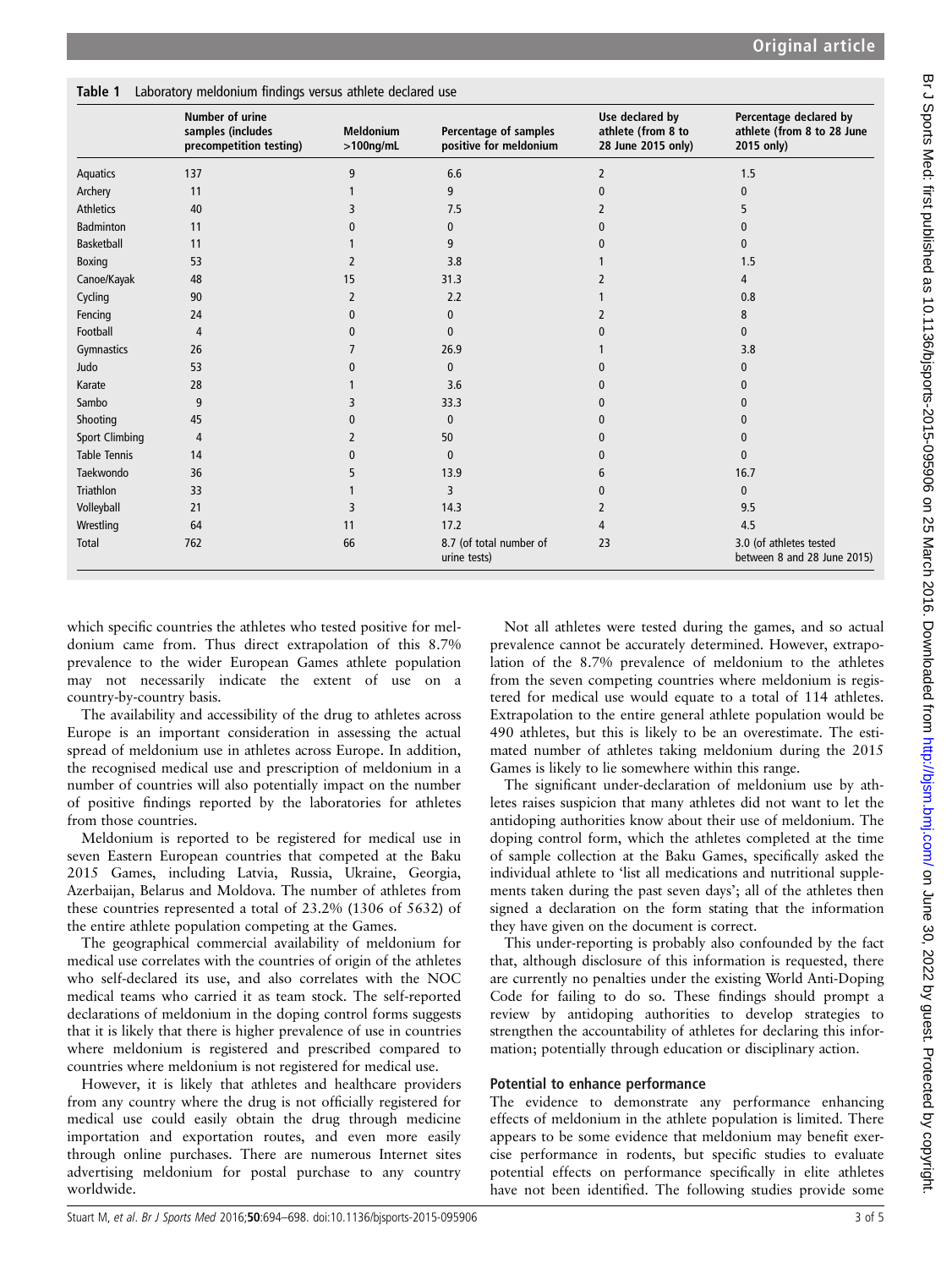further understanding of the actions of the drug that could be linked to effects on performance.

The beneficial effect of meldonium on cerebral circulation disorders and central nervous system functions was demonstrated in a study by Sjakste et  $al$ ;<sup>[3](#page-4-0)</sup> patients became more active with decreased motor dysfunction. Meldonium was also reported to be of benefit for the improvement of reduced work capacity and for physical and psychoemotional overexertion.<sup>[3](#page-4-0)</sup>

A study by Germane<sup>[4](#page-4-0)</sup> on the effects of meldonium on the behaviour of mice and rats describes increased mobility of the animals, increased exploratory behaviour and enhanced tolerance to prolonged hypoxia after the administration of meldonium. This study also showed a positive effect on the sympathoadrenal system in stressed animals with accumulation of catecholamines in the brain and adrenal glands.

One large randomised, double-blind, placebo-controlled study by Dzerve *et al*<sup>[5](#page-4-0)</sup> demonstrated that meldonium (1  $g$ /day) in combination with a standard therapy was superior in improving the exercise tolerance of patients with stable angina pectoris compared to treatment with placebo in combination with a standard therapy.

Meldonium is used medically in patients for the treatment of myocardial ischaemia with effects reported to include improved systolic function, inhibited hypertrophy and dilation of the myocardium, improved peripheral blood circulation and increased stress tolerance. Consequently, the use by athletes could potentially result in enhanced personal performance and a shortening of the recovery period after physical activity.

Adverse effects reported by the manufacturers of meldonium include headache, agitation, tachycardia, allergic skin reactions and dyspepsia. Serious adverse effects that pose a significant risk to health or life, after taking meldonium, have not yet been found in the scientific literature. The seemingly safe clinical profile of this substance, coupled with the perception that it may have some effect in enhancing recovery or performance, are all confounding reasons why the drug may be routinely prescribed in young and otherwise healthy athletes.

## WADA criteria for banning substances

A substance is considered for inclusion on the Prohibited List if WADA determines that it meets any two of the following three criteria:

- 1. There is medical or other scientific evidence, pharmacological effect or experience that the substance or method, alone or in combination with other substances or methods, has the potential to enhance or actually enhances sport performance;
- 2. There is medical or other scientific evidence, pharmacological effect or experience that the use of the substance or method represents an actual or potential health risk to the athlete;
- 3. That the use of the substance or method violates the spirit of sport.<sup>2</sup>

Given that the clinical indications for meldonium are for cardioprotective and anti-ischaemic effects, this widespread prevalence of use in an otherwise healthy athlete population is clearly not primarily for a therapeutic reason. Rather, the drug is evidently being used with the intention to either improve recovery or enhance performance—use of a substance with the intention to improve performance is, by WADA's definition, a violation of the spirit of sport.

As shown, there is some pharmacological evidence to suggest that this drug does improve performance, and the widespread use in the athlete community suggests that there is some benefit being observed that is potentially perpetuating its use among athletes. In addition, the knowledge that 13 competition winners at the Baku 2015 Games, known to have taken meldonium at the time of competition, might also be interpreted as indicating some efficacy of the drug to improve performance, although this cannot be proven through the observations presented in this report. Further research to further explore the potential for performance enhancement in athletes is warranted.

The clinical use of meldonium specifically in young athletes has not been documented, nor is it known what dosages the athletes were taking at the time of competition in Baku. This lack of data raises concerns as to whether the use in this way represents any health risk or longer term clinical consequences in this specific population.

## **CONCLUSION**

The laboratory findings of 66 positive results for meldonium of 762 (8.7%) samples and the active surveillance undertaken by the EOC Medical and Anti-Doping Commission, show the widespread use of this drug by athletes competing at the Baku 2015 European Games. These findings highlight the excessive and inappropriate use and prescribing of this prescription drug in a generally healthy athlete population.

Subsequent to these findings, meldonium has been included as a prohibited substance on the 2016 WADA Prohibited List. The report from the Baku Games would have been a contributing source of surveillance reviewed by WADA in the decision process to determine the status of meldonium. As of 1 January 2016, a Therapeutic Use Exemption (TUE) for its use by a competing athlete must be applied for by the treating doctor, outlining the justification for the clinical use for legitimate medical treatment. This TUE must be approved by the relevant sporting federation or national antidoping organisation prior to the athlete competing. A TUE would not usually be granted if a

## What are the findings?

- ▶ There is an alarmingly high prevalence of meldonium use by athletes in sport as demonstrated by the laboratory findings at the Baku 2015 European Games.
- Thirteen medallists or competition winners were taking meldonium at the time of the Baku 2015 European Games.
- ▸ Meldonium use was detected in athletes competing in 15 of the 21 sports during the Baku 2015 European Games.
- ▶ As of 1 January 2016, the World Anti-Doping Agency has put meldonium on the 2016 List of Prohibited Substances and so it is now banned in sport. Meldonium was not prohibited previously.

## How might it impact on clinical practice in the future?

- ▸ Athletes with meldonium found in their system from 1 January 2016 will be subject to disciplinary action and potential sanctions by national and international sporting bodies.
- ▸ From 1 January 2016, a Therapeutic Use Exemption (TUE) must be obtained by the prescriber for an athlete if it is to be given for legitimate therapeutic use.